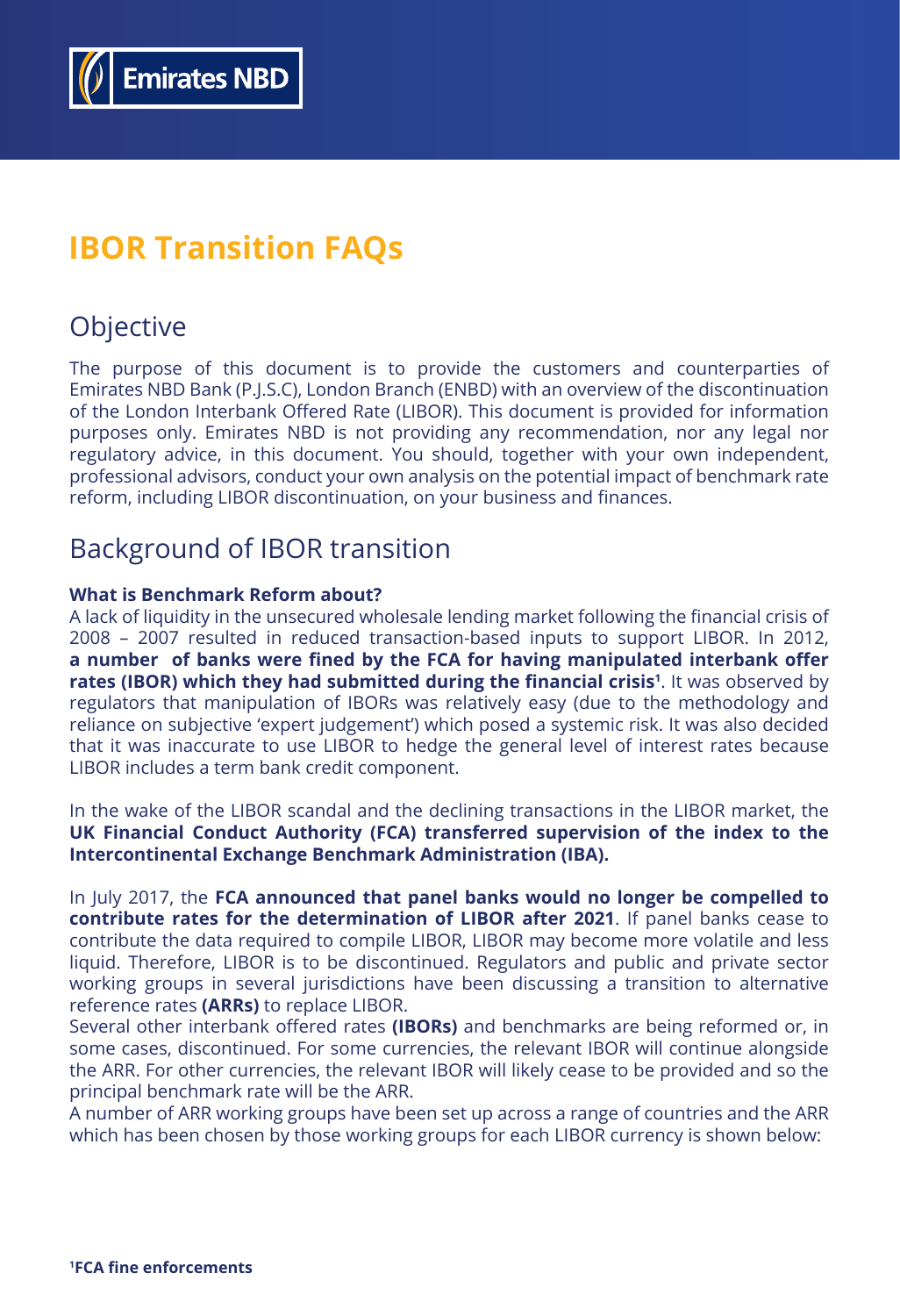#### **What are the differences between LIBORs and ARRs**

ARRs are structurally different to IBORs. IBORs are calculated by reference to forward-looking rates applicable to a future tenor and include a risk element for interbank lending (for example, term bank credit risk or liquidity premium for longer term exposure). ARRs, on the other hand, are overnight rates calculated on a compounded or weighted-average basis (so-called 'risk-free' rates **(RFRs)**), are backward-looking and do not take account of interbank lending risk.

#### **When will IBORs be discontinued?**

There are two key triggers expected to follow in connection with the discontinuation of IBORs and the application of ARRs: a **Pre-Cessation Event** and a **Cessation Event**.

| <b>IBOR</b>                     | <b>ARRS</b>                              |
|---------------------------------|------------------------------------------|
| <b>USD LIBOR</b>                | Secured Overnight Financing Rate (SOFR)  |
| <b>GBP LIBOR</b>                | Sterling Overnight Index Average (SONIA) |
| <b>EUR LIBOR</b>                | European Short-term Euro Rate (€STR)     |
| <b>CHF LIBOR</b>                | Swiss Average Rate Overnight (SARON)     |
| JPY LIBOR / JPY / EuroYen TIBOR | Tokyo Overnight Average Rate (TONAR)     |
| SIBOR / SOR                     | Singapore Overnight Rate Average (SORA)  |

### **IBORs and corresponding ARRs**

| <b>IBOR</b>                                                                             | <b>ARRS</b>                                                                                          |
|-----------------------------------------------------------------------------------------|------------------------------------------------------------------------------------------------------|
| Forward Looking rate with the<br>defined Term Structure (7 tenors)                      | <b>Overnight only</b> (at this stage), backward looking<br>rates with limited forward term structure |
| Based onexpectations/speculations;<br>quotes submitted by panel banks                   | Based on <b>actual</b> transactions; calculated<br>volume-weighted median                            |
| Includes a built-in <b>Credit Risk</b> and<br><b>Liquidity Spread</b> across the tenors | Nearly risk free rates                                                                               |
| Centrally calculated in the<br><b>Interbank Market</b>                                  | Each country has its own rate calculation mechanism.                                                 |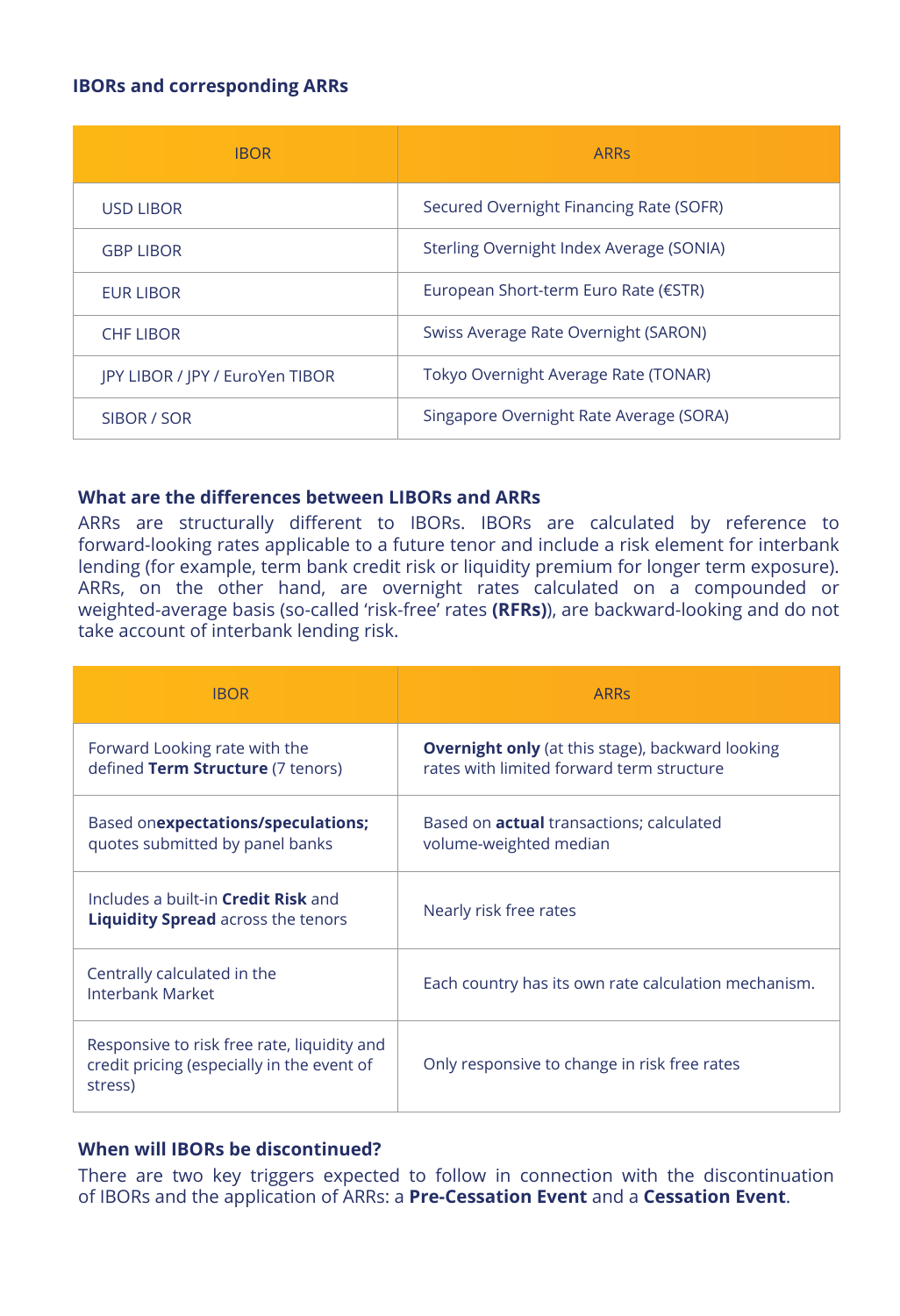#### **What is fallback language?**

Terms and conditions of financial products typically contain fallback provisions which identify how a successor or substitute rate will be selected if LIBOR is not published. There is a risk that fallback terms do not adequately cater for the circumstances in which they need to be used. For example, fallbacks which rely on a poll of banks are dependent on the co-operation of third parties, which may not be provided.

Fallback language in the context of LIBOR is the contractual language contingent on the cessation trigger and/or the pre-cessation trigger that will initiate the switch to the ARR. Links to various regulatory working groups are set out below, detailing their respective recommendations on fallbacks.

A **Pre-Cessation Event** occurs when the regulatory supervisor for the administrator of an IBOR (currently, the FCA in respect of LIBOR) announces publicly that the IBOR is non-representative or is otherwise no longer a reliable benchmark even though publication of the IBOR benchmark has yet to cease.

A **Cessation Event** occurs when the regulatory supervisor for the administrator of an IBOR announces publicly that it has ceased, or will cease, to provide the relevant IBOR permanently or indefinitely, provided that, at that time, there is no successor administrator that will continue to provide the relevant IBOR.

An Index Cessation Event was announced on 5 March 2021 when the FCA announced that GBP LIBOR benchmark rates will either cease to be provided or will no longer be representative **immediately after 31 December 2021**

#### **What happens to my existing GBP LIBOR referencing financing arrangements?**

#### **What will happen to new non-fixed rate financing arrangements?**

| <b>Financing Arrangement</b>                       | <b>Financing Maturity</b>        | Action                                                                         |
|----------------------------------------------------|----------------------------------|--------------------------------------------------------------------------------|
| <b>Existing GBP LIBOR referencing</b><br>contracts | On or before<br>31 December 2021 | No action required                                                             |
| <b>Existing GBP LIBOR referencing</b><br>contracts | After 31 December 2021           | Amend current LIBOR referencing<br>contracts to SONIA referencing<br>contracts |

| <b>Financing Arrangement</b>     | <b>Financing Maturity</b> | Action                                                                                                                                                                                                                 |
|----------------------------------|---------------------------|------------------------------------------------------------------------------------------------------------------------------------------------------------------------------------------------------------------------|
| New GBP non-fixed rate contracts | After 31 December 2021    | The FCA and the Bank of England<br>have recommended that, from<br>1 April 2021, any new non-fixed<br>rate GBP loans expiring after<br>31 December 2021 be<br>documented by reference to<br>SONIA and not to GBP LIBOR. |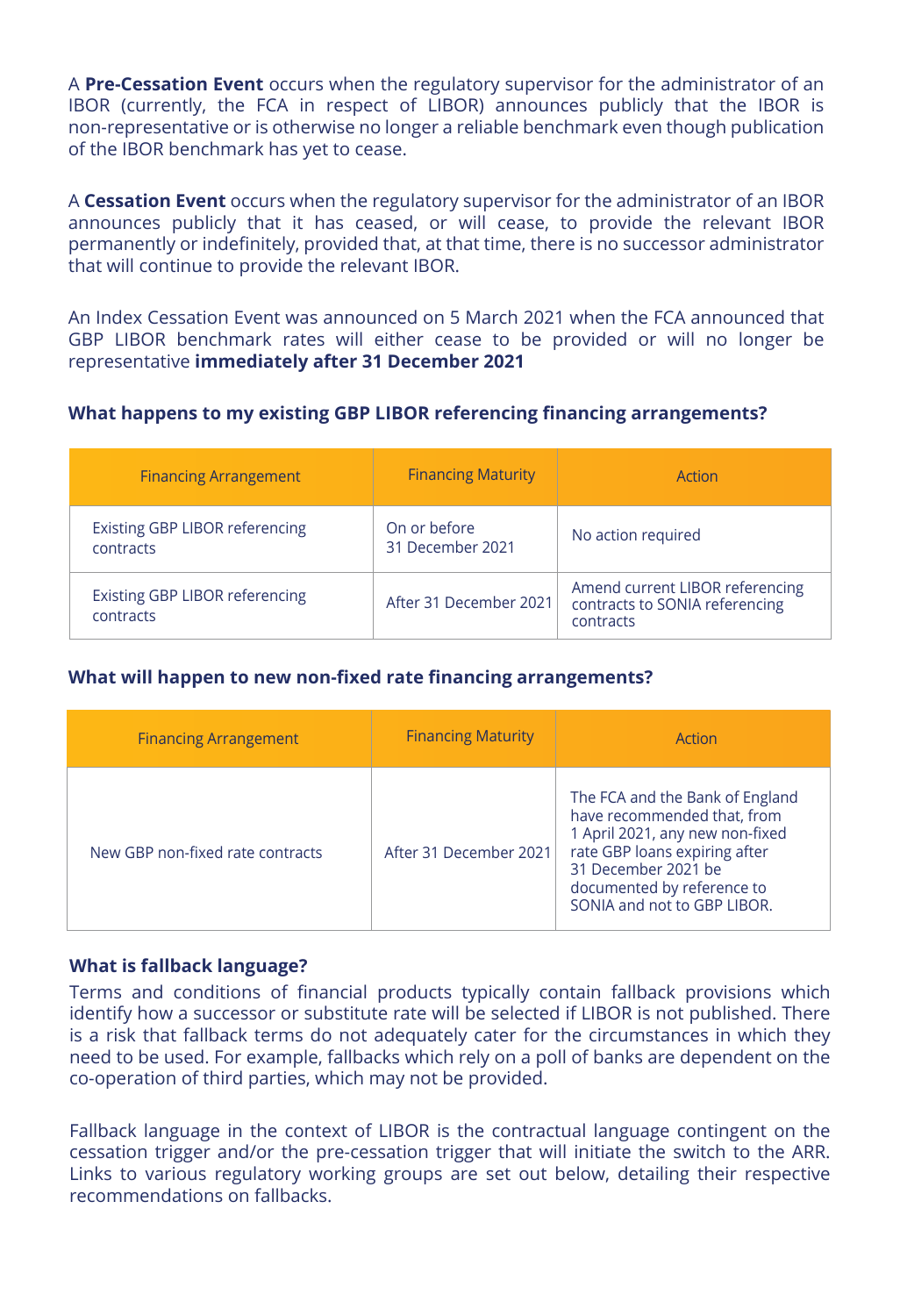### **What is Credit Adjustment Spread (CAS)?**

LIBORs and ARRs are economically different, as demonstrated by the different composition of the two rates.

Given this difference, a credit adjustment spread **(CAS)** may be required when transitioning a LIBOR referencing loan to an ARR referencing loan to eliminate or minimize any transfer of economic value.

One of the methods for determining the CAS is the 'ISDA Median Spread'. The International Swaps and Derivatives Association **(ISDA)** provided for the calculation of the ISDA Median Spread. It is equivalent to the median difference over a historic five year period between the relevant IBOR being replaced and the corresponding ARR compounded in arrears for the term equivalent to the tenor of the IBOR it replaces.

The ISDA Median Spread was determined and fixed on 5 March 2021. This establishes a benchmark for the application of a credit adjustment spread in moving LIBOR referenced financing arrangements to ARR referencing finance arrangements.

While the ISDA Median Spread may be applied in whole or used as a benchmark, ultimately it is a commercial agreement to be made between the parties and so, banks are likely to adopt alternate methodologies to compute applicable credit adjustment spread.

#### **Does the transition affect accounting treatment?**

In September 2019, the International Accounting Standards Board **(IASB)** amended some of the requirements for hedge accounting. The amendments modify some specific hedge accounting requirements to provide relief from potential effects of the uncertainty caused by the IBOR reform. The amendments came into effect on 1 January 2020.

These changes provide temporary relief for so-called 'hedge relationships' prior to LIBOR's discontinuance ('Phase 1'), further guidance relating to the actual adoption of ARRs and the discontinuance of LIBOR ('Phase 2') was provided in 2020.

In March 2020, the Financial Accounting Standards Board **(FASB)** also approved an Accounting Standards Update (ASU) to provide 'temporary, optional guidance to ease the potential burden in accounting for reference rate reform'.

In August 2020, the IASB published the Phase 2 Amendments to the IBOR reforms, to provide guidance on replacement of existing contracts with new ARRs and the implications for market valuations and the effectiveness of existing hedges, and tax and accounting changes if any. It is recommended to seek professional advice for accounting implications.

#### **Next Steps**

• Given that LIBOR is widely used, its discontinuation may impact, amongst other things, the payments under and/or the value of the products you currently have or that you may obtain in the future, your systems and processes, hedging arrangements and tax and accounting treatment. The implications of LIBOR discontinuation will differ depending on the product and/or service that you use. When entering into transactions with ENBD, you should consider the risks and benefits of using a particular benchmark and understand the consequences if such a benchmark is changed or discontinued. You should consider whether you have suitable contingency plans in place should any of the events described above happen. You should consider, and keep under review (on your own behalf or through

LIBOR **+** Margin **≈** ARR **+** Margin **+** CAS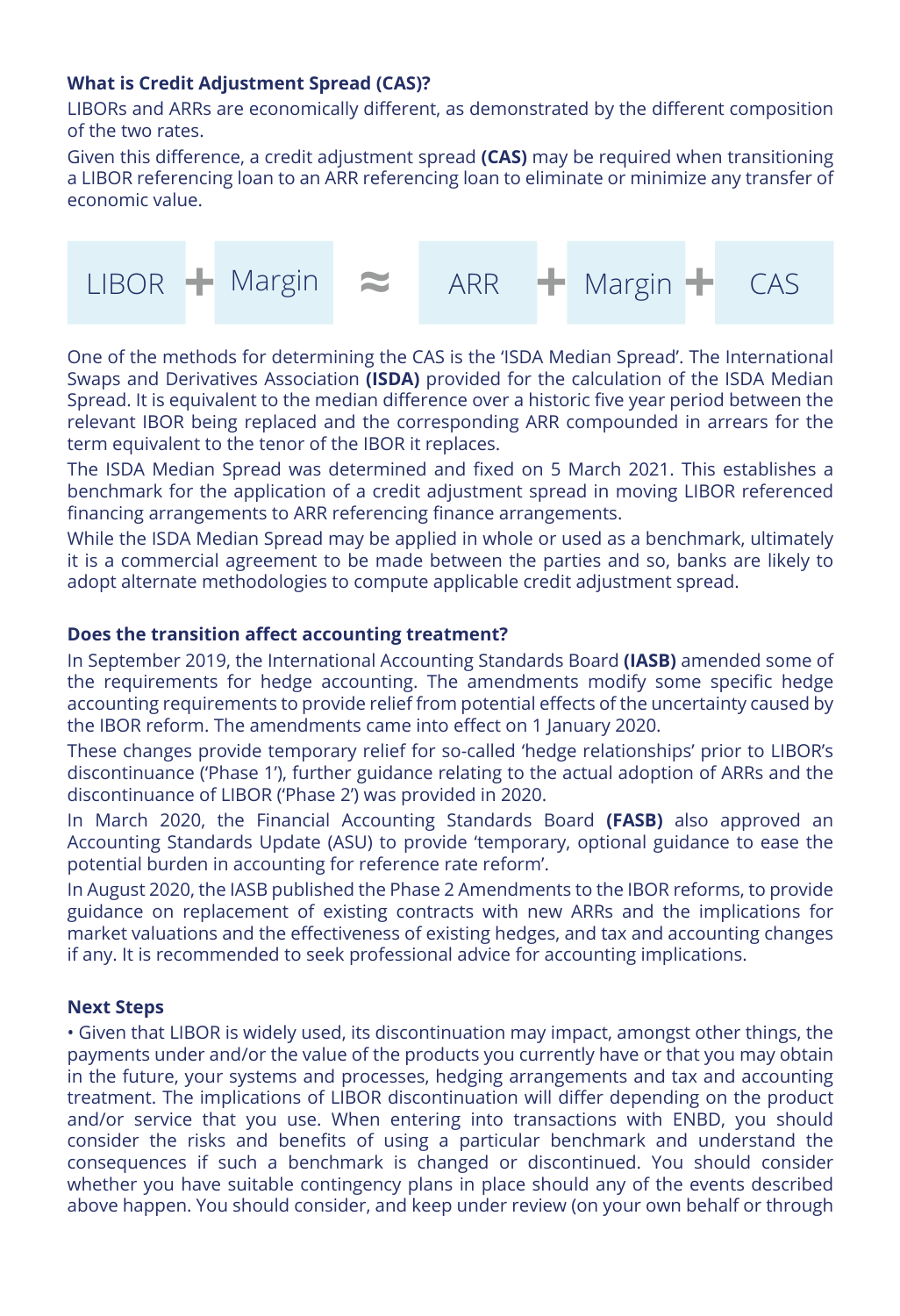independent professional advice), the potential impact and risks of any future changes to the relevant benchmark rates under the financial contracts and financial instruments that you have (or may in the future enter into) with ENBD. We recommend that you keep up to date with the latest industry developments in relation to the upcoming changes and the potential alternative benchmark rates that may be relevant to you. For any queries relating to the discontinuation of LIBOR, please contact your Relationship Manager.

- Emirates NBD plans to be operational to transact new ARR products in line with regulatory guidance and market developments.
- Emirates NBD will communicate with its clients at the relevant time for the purposes of amending existing LIBOR referencing contracts.

## Additional Information:

### **What is happening to the European benchmark rates, EURIBOR and EONIA?**

EURIBOR is the interbank offer rate for Euros between European banks and EONIA is the Euro overnight index average. While EONIA will be discontinued on 3 January 2022 and replaced by the €STR (being an overnight wholesale funding rate that is published by the ECB), EURIBOR (having undergone reform in 2019 and authorised by the competent authority as compliant with EU benchmark regulations) can continue to be used for new and legacy contracts after the Cessation Date for EONIA. We continue to monitor announcements for any change to the availability and use of EURIBOR.

| <b>Financing Arrangement</b>                                                  | <b>Financing Maturity</b>        | <b>Action</b>                                                                                                                                                                                                                                                                                           |
|-------------------------------------------------------------------------------|----------------------------------|---------------------------------------------------------------------------------------------------------------------------------------------------------------------------------------------------------------------------------------------------------------------------------------------------------|
| Existing USD LIBOR 1 w and USD<br><b>LIBOR 2m contracts</b>                   | On or before<br>31 December 2021 | No action required                                                                                                                                                                                                                                                                                      |
| Existing USD LIBOR 1w and USD<br><b>LIBOR 2m contracts</b>                    | After 31 December 2021           | <b>Amend current LIBOR</b><br>referencing contracts to<br><b>SOFR referencing contracts</b>                                                                                                                                                                                                             |
| Existing USD LIBOR contracts -<br>all other tenors                            | On or before<br>30 June 2023     | No action required                                                                                                                                                                                                                                                                                      |
| Existing USD LIBOR contracts -<br>all other tenors                            | After 30 June 2023               | <b>Amend current LIBOR</b><br>referencing contracts to<br>ARR referencing contracts                                                                                                                                                                                                                     |
| New USD non-fixed rate<br>contracts, all major tenors apart<br>from 1w and 2m | After 30 June 2023               | The FCA and the US Federal<br>Reserve have recommended that,<br>as soon as possible but no later<br>than 31 December 2021, new<br>USD non-fixed rate financing<br>arrangements expiring after 30<br>June 2023 be documented by<br>reference to ARRs and not IBORs.<br>ENBD will adhere to this guidance |

## **What is happening to the USD LIBOR?**

On 5th March 2021, the FCA announced that USD LIBOR benchmark rates will either cease to be provided or will no longer be representative immediately after:

- 31 December 2021 for the 1 week and 2 month tenors, and
- 30 June 2023 for all the other tenors of USD LIBOR including the 3 month tenor.

#### **What happens to my USD LIBOR referencing financing arrangements?**